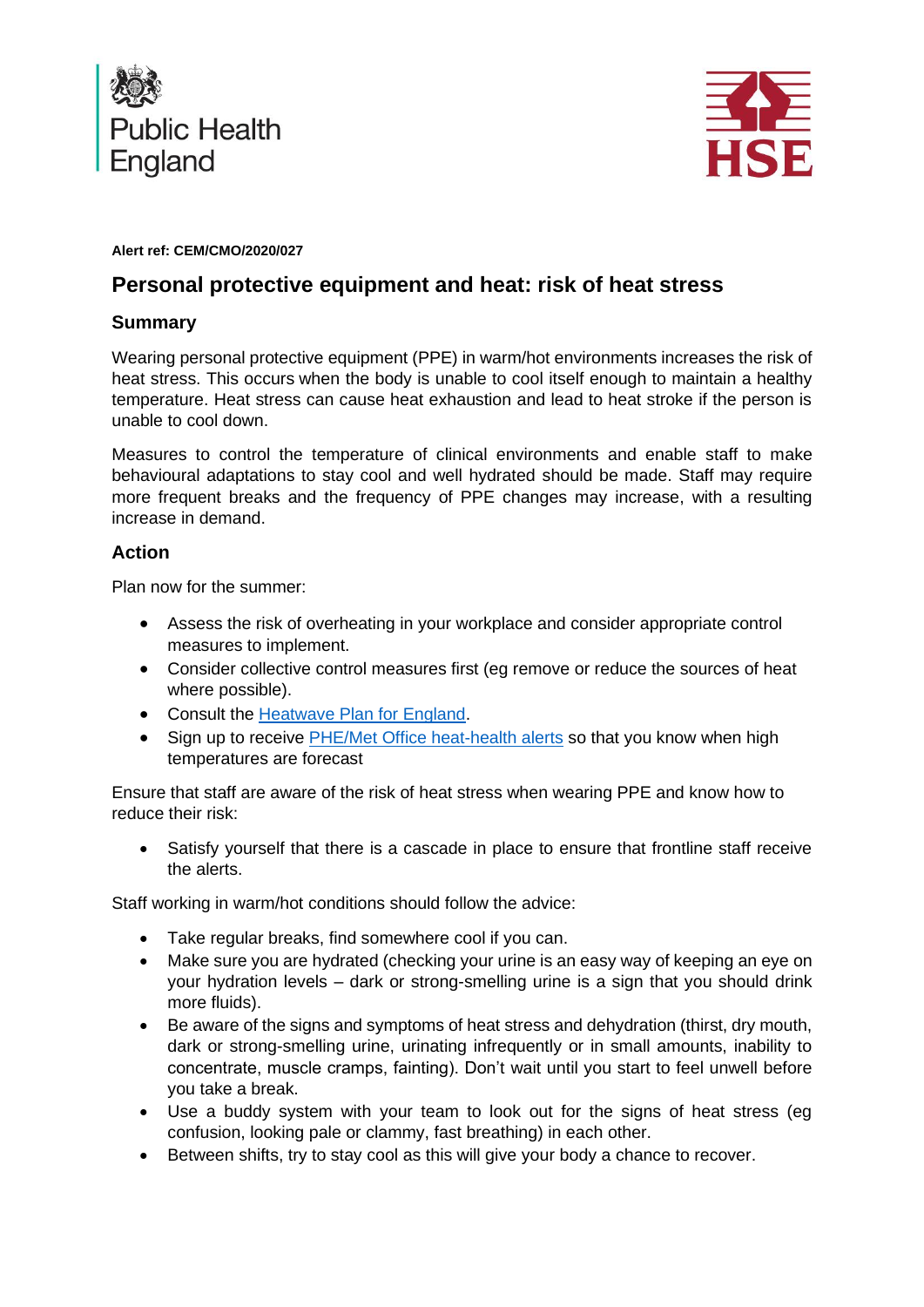Ensure that PPE supplies are sufficient to cover a likely increase in demand for certain PPE items during warmer months due to staff changing equipment more frequently.

Consider whether more staff may be needed per shift to maintain service levels while accommodating increased staff breaks.

Any actions taken must be aligned with local infection prevention and control policies.

### **Action by**

- NHS Regional Offices
- **NHS Trust Chief Operating Officers**
- NHS Foundation Trusts (England) Chief Operating Officers
- NHS Foundation Trusts (England) Medical Director
- NHS Trusts (England) Medical Director
- Independent Healthcare Providers (registered with CAS)
- NHS Foundation Trusts (England) Chief Executive
- NHS Trusts (England) Chief Executive
- NHS Trusts/NHS Foundation Trusts Heads of Departments/Clinical Leads
- NHS Trusts/NHS Foundation Trusts Directors of Nursing, Midwifery and Allied Health professionals
- All healthcare staff
- Registered social care providers

#### **Information to recipients**

Clinical Commissioning Groups Regional Directors of Public Health Director of Public Health Primary Care Networks

#### **Problem/background**

Hospitals and other healthcare settings in England are at risk of overheating in warm weather. During 2018 nearly 50% of NHS hospital trusts reported at least one incident of overheating, and 8% of trusts reported over 50 incidents.<sup>i</sup>

Occupational heat strain is associated with productivity loss and has an impact on the health of those affected.<sup>ii</sup>

Employers have a responsibility to ensure a reasonable working temperature in workrooms and local heating or cooling where a comfortable temperature cannot be maintained.<sup>iii</sup>

To reduce the risk of transmission of COVID-19, healthcare staff are now required to wear PPE, specified for different settings and activities in line with national guidance. This can effectively require them to wear PPE for the entirety of their clinical work.<sup>iv</sup>

Wearing PPE in warm/hot environments increases the risk of heat stress because:<sup>iii</sup>

• PPE reduces the body's ability to evaporate sweat and prevents heat loss through convection and radiation:<sup>v</sup>